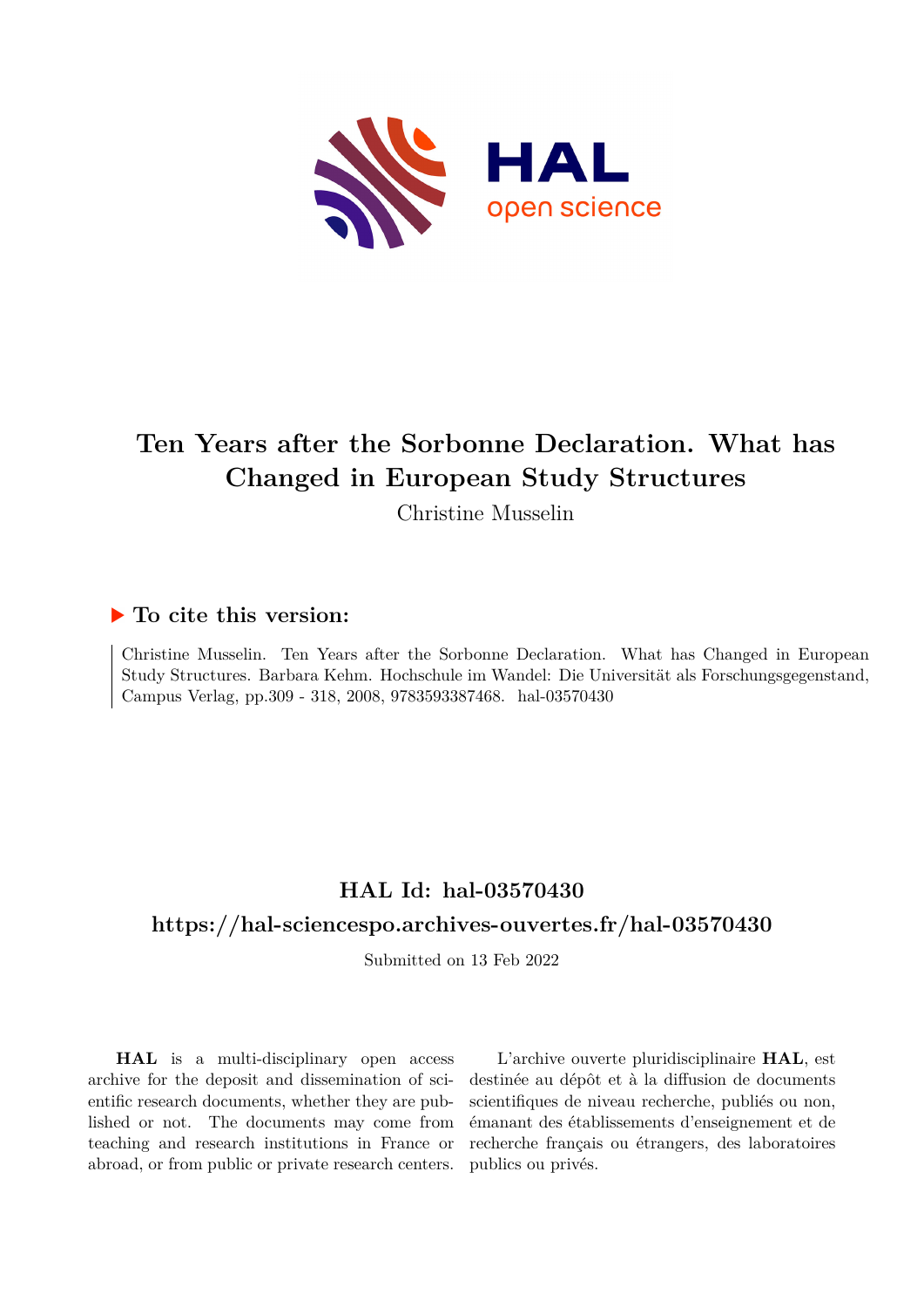## **Ten years after the Sorbonne declaration, what changed in the European study structure?**

Christine Musselin Centre de Sociologie des Organisations Sciences Po and CNRS

Among the many changes experienced by European higher education systems, the implementation of the bachelor / master scheme is probably among the most challenging for these systems but also for higher education specialists. As rightly foreseen by Ulrich Teichler in a paper<sup>1</sup> published in 2001, within a few years most continental European countries have introduced the bachelor / master scheme. According to the last stocktaking exercise (Bologna Process Stocktaking, 2007, page 12) led for the London conference in May 2007, no country "has no students enrolled in a two-cycle degree system that is in accordance with the Bologna principles AND (…) no legislation in force to make the degree system compatible with the Bologna Principles" and only four countries have "less than 30% of all students (…) enrolled in a two-cycle degree system that is in accordance with the Bologna principles OR [have adopted a] legislation for a degree system in accordance with the Bologna principles [which] is awaiting implementation". Even if the reliability of the stocktaking exercise may be questioned (Ravinet 2007; Veiga and Amaral, 2008), no doubt that the intergovernmental process born in Paris in 1998 and institutionalized in Bologna in 1999 succeeded in spreading a comparable training structure among all the 46 signing European countries.

It is indeed rare for a reform process to be implemented in so many countries within a rather short period of time. Two main explanations have been developed in order to explain this impressive movement. The first one deals with the commitment of the different countries to the process: once some ministries had signed, the others felt there was a risk to be left over if they do sign too. In other words, the two-tiered structure set a new path and provoked increasing returns effects (Arthur 1994, Pierson 2000). Among the four self-reinforcing

<sup>&</sup>lt;sup>1</sup> U. Teichler (2001) wrote (translated from German to English by me) : « Without big risks, the prognosis can be made that within a few years all continental-European countries will introduce a Bachelor – Master structure, with the exception of some specific domains like medicine and arts ».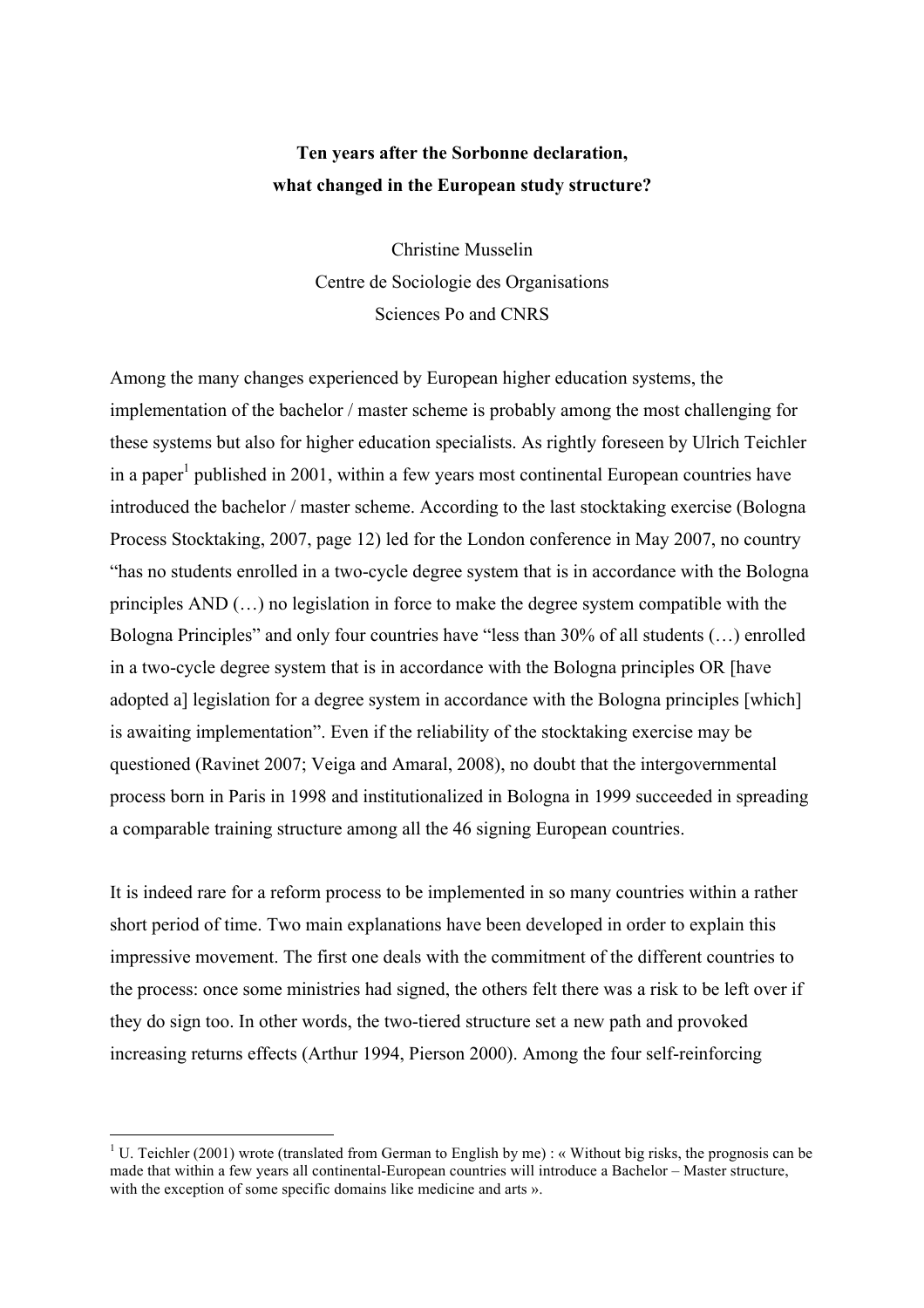mechanisms<sup>2</sup> which characterized such processes, adaptive expectations played a major role: all countries expecting the others to adopt the new study structure, they all adopted it. A second explanation focuses more on the reasons why the signing countries felt committed by their engagement, although their signature has a very limited constraining power. As shown by different authors (Ravinet, 2007; Veiga and Amaral, 2008) the progressive institutionalisation of the Bologna process and the on-going development of follow-up and benchmark instruments (such as the national reports and the stocktaking exercise) fostered the implementation of this non-binding agreement within the different countries.

Without minimizing this positive aspects in the implementation of this intergovernmental agreement, it should also be admitted that all the objectives which were attached to the new study structure are not reached yet. Building on some of the studies which have been led by different researchers in different countries and on the consequent comparative research led by INCHER on seven countries (Alesi et al., 2005 and Kehm and Teichler, 2006), this paper will in a first section come back to one of the main characteristic of these reforms: study structures in European higher education systems are more comparable but they are still not similar. Some of the mechanisms leading to this situation will be discussed in this first section. But in the two next ones, it will be argued that the question about whether and how far the different countries adopted the new study structure is only one aspect of the coin. Looking at the content of the new curricula and at the changes they introduced in the training schedules and timing, it will be shown that this reform far more transformed the curricula than simply introducing a two-tiered structure.

#### **1. A comparable structure, but rather different reforms**

The national studies on the implementation of the two-tiered structure as well as the comparative reports or research which have been led all point at the same conclusion. In the signing countries the training structures are more and more comparable but they still are not similar. At least four main reasons have been developed to explain why the national situations still are not the same everywhere.

<sup>&</sup>lt;sup>2</sup> Four mechanisms lead to a process of increasing returns: large set-up or fix costs; learning effects; coordination effects and adaptive expectations. P. Ravinet (2007) shows that all of them can be observed about the two-tiered structure and self-reinforced this new study structure.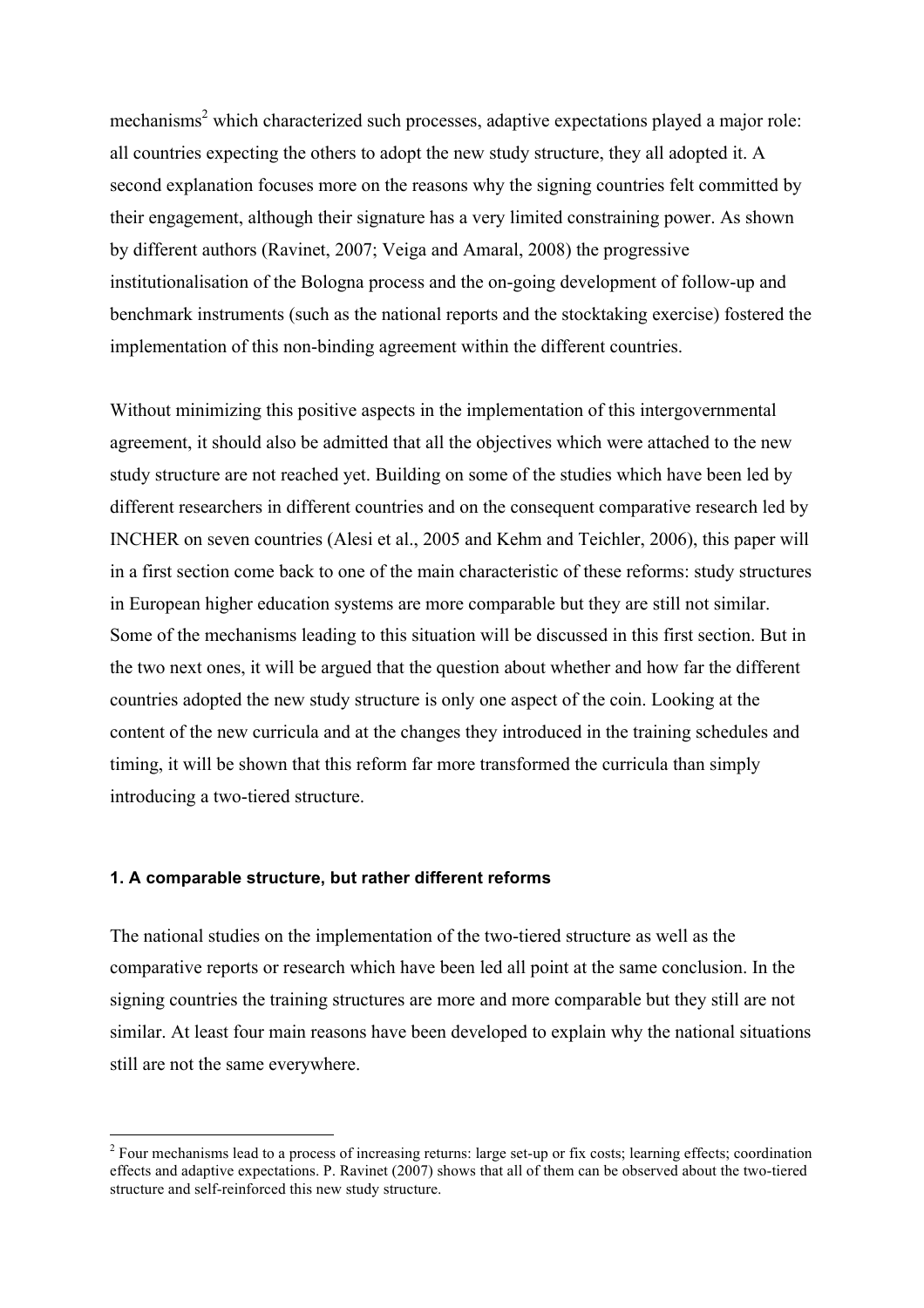First, many comparative researches (for instance Alesi et al. 2005; Reichert and Tauch, 2005; Kehm and Teichler, 2006; Witte, 2006) show that many exceptions to the rule were maintained in the different countries,. Some of these exceptions are linked to specific disciplinary domains, like in medicine for example. But some institutional idiosyncrasies also remained unchanged. Among the many existing examples one can find in one country or another, there is for instance the case of the French IUTs (Instituts Universitaires de Technologie) which still provide two-year tertiary programmes after the *baccalauréat* (high school terminal exam) and deliver two-year degrees. On a larger scale, most of the masters in the United Kingdom last one rather than two years.

Second, some studies conclude to what can be called the "re-nationalisation of the Bologna process" (Musselin, 2008) showing that national governments used the implementation of the bachelor / master scheme to push further reforms which were on their national agenda. The "quality reform" in Norway is a very nice example for this (see for instance Gornitzka, 2006 or Michelsen, 2006) but further cases are to be found in other countries (Krücken et al., 2005; Krücken 2007; Moscati, 2008). In such cases, the bachelor / master scheme was not the central piece of the reforms and the full adoption of the new scheme was only accepted if it could help the other objectives of the reforms.

A third reason explaining why the implementation of this European process allowed national dynamics is linked to the fact that all countries were not starting from the same stand point and that each had to solve national specific issues, thus developing national specific solutions. Building on the literature about Europeanization processes one can look at the distance between the reforms pushed by the Bologna process and the national situations and thus appreciate the importance of the existing misfit (Börzel and Risse, 2001; Risse et al. 2001). Various kinds of misfits may be identified but I will concentrate here on the structural misfit, i.e. how distant was the study structure of a specific country to the study structure proposed by the Bologna structure (Witte, 2006). Three main cases can be distinguished.

If no country already had a study structure conform with the Bologna one, some countries were closer to it because the former existing structure was rather easy to translate into the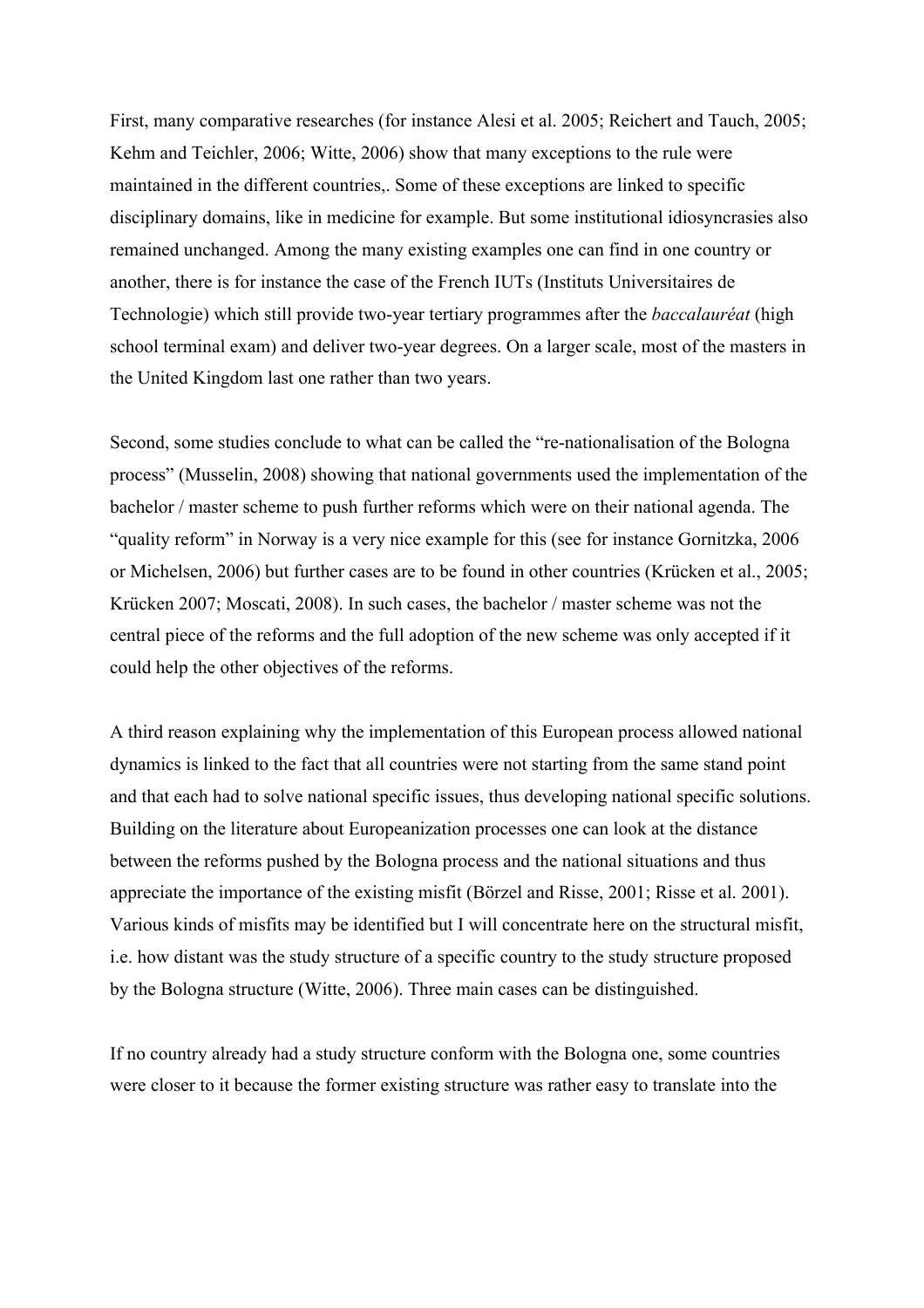Bologna cycles. This was the case for countries like France, where the university<sup>3</sup> curricula were (mostly<sup>4</sup>) structured in five years and followed a 2 (*Deug*) +1 (*License*) +1 (*Maîtrise*) +1 (DEA or DESS) model. The adaptation to a 3+2 model was therefore rather simple: no new degrees were to be created and French academics first had to rethink the three first years of study as a single cycle rather than as two, and the second cycle as a two-year entity. The encouragements of the ministry for masters covering large and possibly multidisciplinary domains, as well as the fact that French academics understood the two-cycle structure as an opportunity to redesign the French teaching offer, led to intensive meetings and discussions, and sometimes to some tensions. But, all in all the reform has been led within four years and with no major resistance, a rare exception on the French higher education scene. Despite this rather easy going process, it would be excessive to speak of an absorption of the reform. It is far more an adaptation because the previous study structure has not been completely abandoned. Many masters for instance are organized in "spécialités" (specialties) which are themselves split into "mentions", which often are rather close to the previous DEA or DESS. Even if the semestrialisation and the modularisation which accompany the reform, as well as the introduction of the ECTS, certainly transform the study structure within French universities, the relatively narrow gap between the Bologna structure and the before Bologna French structure has not been completely filled.

Within a second range of countries, the two-cycles structure provoked much bigger transformations. This is obviously the case when there was a single cycle leading to final degree in five to six years before. In most of the countries concerned (Germany, Italy, Norway…) the introduction of a tiered structure had already been on the agenda before but Bologna has been a decisive push to implement it. Each time these countries had to find their way in order to convince the representatives of the labour-markets (but also the students) of the value and relevance of the completely new bachelor degree. They also had to find solutions, each time specific in each country to reshape the former single curricula into a two cycles structure.

 <sup>3</sup> The situation was very different for the *grandes écoles* sector were the traditional way of access consist in two years in *lycées* in classes preparing to highly selective exams and three years at the *grandes écoles*. Most of them decided to deliver masters but no bachelors.

 $4\,$  I mentioned above the specific case of the IUT...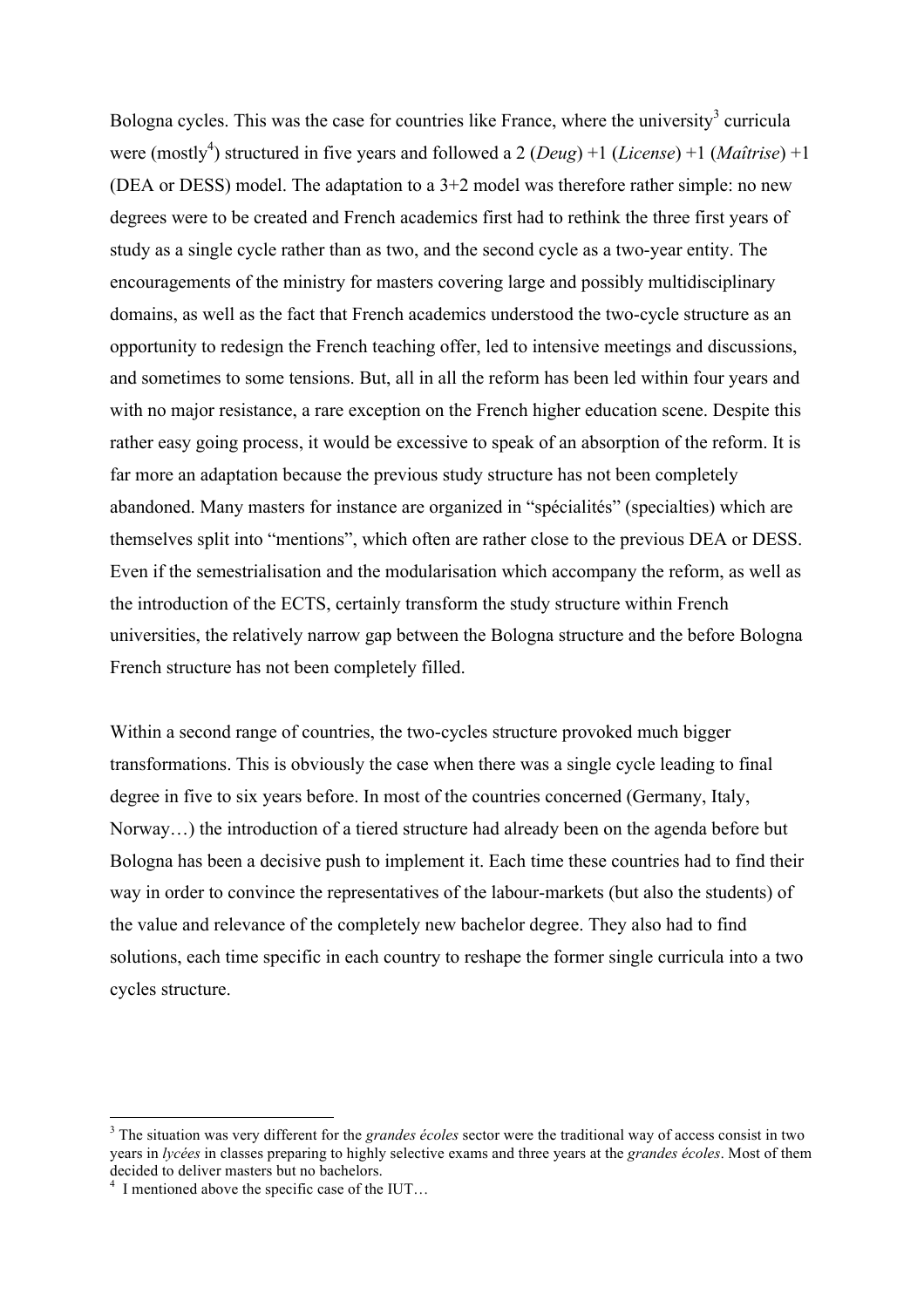In a last group of countries, like Belgium for instance, where the university study programme lasted 4 years, the challenge has been to add a supplementary year (within the same budget conditions), and thus to reorganize the existing curricula and "create" new courses.

Last but not least, the lack of coordination among countries and institutions characterizing the implementation phase, although each was confronted to rather different challenges constitutes a fourth and major explanation for the emergence of national specific forms of the bachelor / master scheme.

All this certainly minored the convergence and standardization forces which were expected from Bologna and quite a long way remained to be done to reach a truly European study structure. Such nuanced conclusions nevertheless do not subsume all the transformations introduced by the new structure. Less visible but not less consequent changes should also be taken into account in the evaluation of the implementation of the Bologna process. They first concern the curricula content and second what could be called the training production process.

#### **2. How far did curricula change?**

A first question to raise deals with the impact of the new structure on the contents. Is the Bologna process a pure formal change or does it bring with it curricula transformation? The centrality of this issue has been clearly identified by U. Teichler (2001) when he questions the curricula model which should emerge from the Bologna process. According to him different and opposed solutions were under discussion: large versus specialized curricula, general versus professional curricula, reduction versus increase in disciplinary combinations; decrease versus rise in the possibility for optional classes. We know today that his prognosis that a similar study structure does not lead to one single logic of construction for the curricula is confirmed. The different oppositions he stressed can often be observed, even in the same country, when not within a single institution.

In the study I led with S. Mignot-Gérard in French universities (Mignot-Gérard and Musselin 2006), it was for instance striking to see the many variations to be observed. It would be too long here to describe them in details but let me just point at some aspects. We for instance observed that teachers in hard sciences were quite resistant to large curricula for the bachelor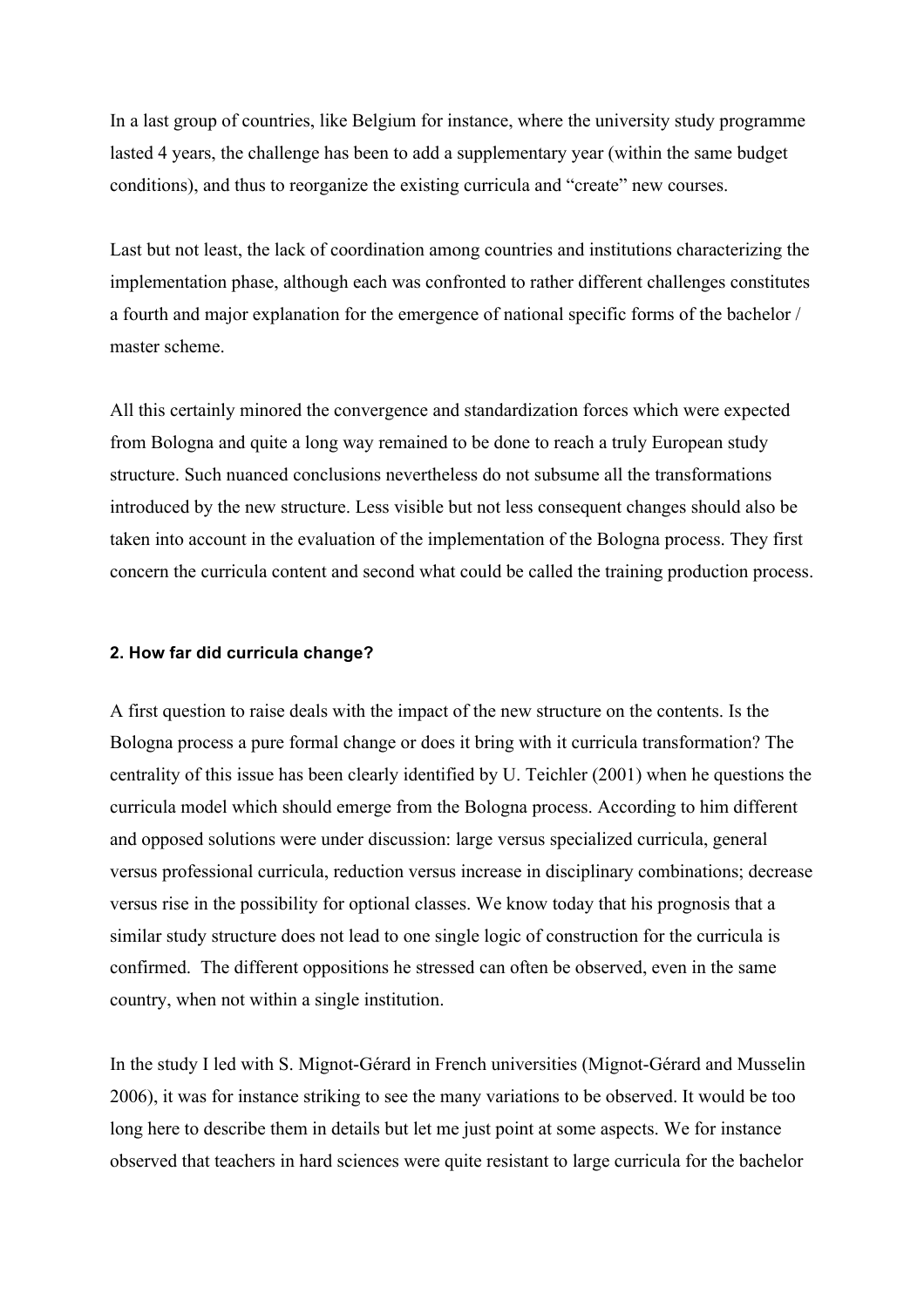cycle and were strongly in favour of an early specialisation into a discipline. In the same vein, they were quite reluctant to the multiplication of optional classes. By contrast, in humanities and social sciences, multidisciplinary courses were frequent and many optional classes were proposed to the students<sup>5</sup>. At the master level this difference among these two families of disciplines vanished but all kind of solutions could be found. Some opted for the "Y form<sup>6</sup>" which was favoured by the ministry (specialisation begins in master 2), others for the "V form" (specialisation during the master 1), and some implemented "tubes" (specialisation when entering the master).

This limited national example shows that the curricula issue is far from being closed and that diversity and variety prevail within the "harmonized" cycles.

But it is certainly not sufficient to look at the curricula in these terms and one should go deeper into the deep-core of the disciplines in order to look at whether the changes in the study structure modified what is taught, how it is taught, what is expected from the student, or even affected the conceptions the members of a discipline have of their field. In a fascinating research led on British, French and Norwegian historians for her PhD, Marte Mangset (2008) for instance shows that the reforms of the master by the beginning of the 1990s in the United kingdom on the one hand, and the implementation of the Bologna process in France and Norway on the other, affected the way by which students were trained in history within the three countries. In Norway for instance, the reduction of the formal length of the study to five years, and the incentives introduced in order to lead the teachers to respect this formal length obliged the Norwegian historians to reconsider the graduate programmes. First, in order to implement the ECTS, they had to provide more classes during the master 1. But they also had to adapt their expectations for the master thesis as their students have at least one year less to write it. This is highly criticized by those academics who say that this is in contradiction with the core characteristics of historical research which needs time, digging into the archives, being original and not only reproducing what has already be written, etc. They feel like they could no more transmit what historical research "really" is.

 $<sup>5</sup>$  Some exceptions to this trend appeared in the case of disciplines in humanities and social sciences having no</sup> problem to recruit students. Those confronted with shortage of students on the contrary offered many optional classes in order to maintain their teaching load at the same level.

<sup>&</sup>lt;sup>6</sup> The letters Y and V are used in France to qualify these various forms of masters. The Y form is the one the ministry tried to impose. But in some case, even if the project agreed upon by the ministry looked like a "Y form" the way it was concretely implemented could be closer to the "V form" or to the "tubes" (Mignot-Gérard and Musselin, 2006).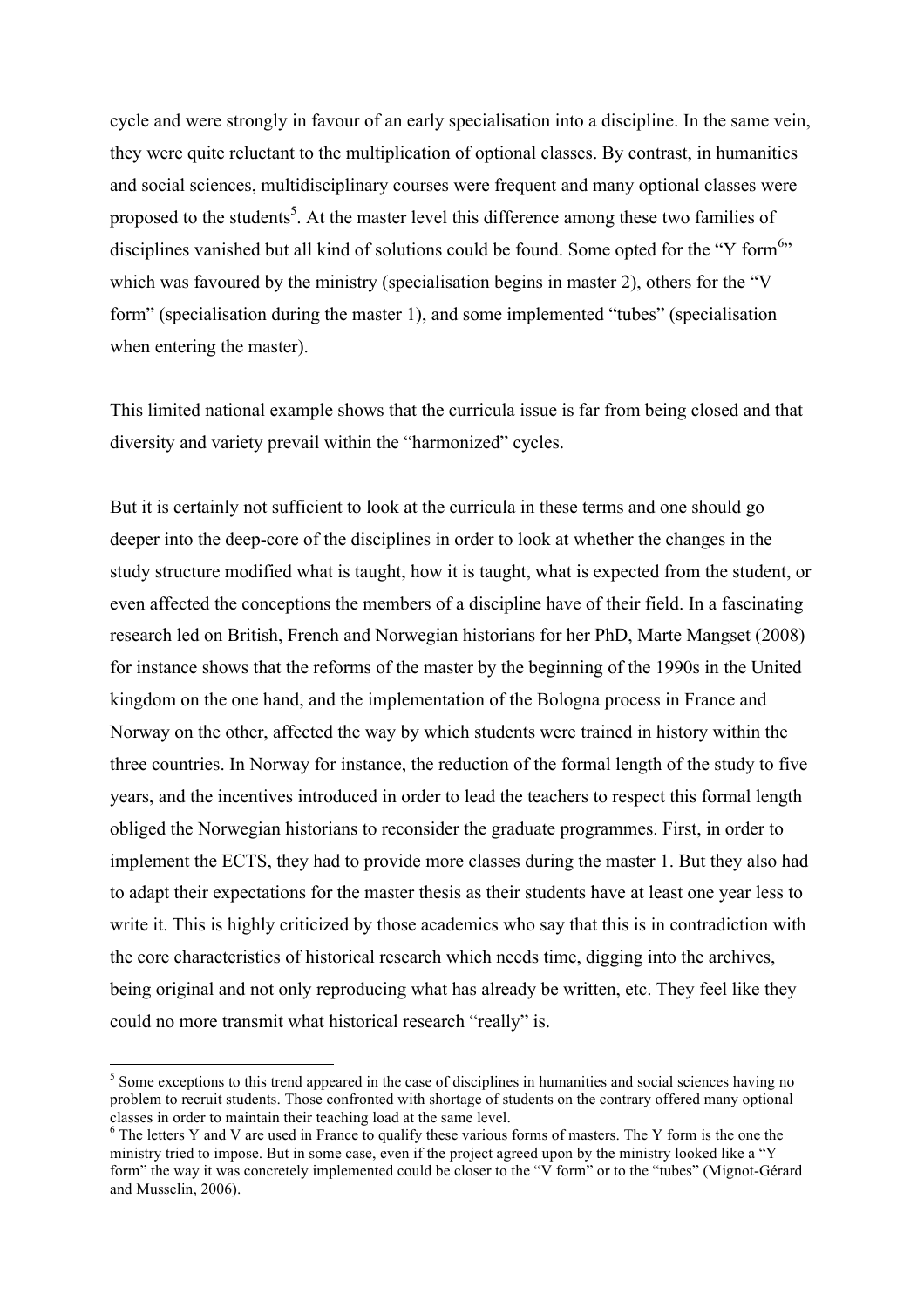Looking at the impact of the bologna process at this micro level and in the perspective of the sociology of knowledge as Marte Mangset is doing, is still rather rare as most studies focused on the national or institutional levels but there is also a lot to learn on the effect of the Bologna process on curricula if we look at the very content of training programmes.

#### **3. The changing production system**

A further level to investigate more closely deals with the transformation affecting the production process of higher education training. The two-tiered structure also led to the generalisation of the semester-structure and to the modularisation of teaching. In its pure form<sup>7</sup>, each year should be organized in two semesters, each representing 30 ECTS distributed among various modules of courses.

In some cases, this transformed the teachers-training and the students-training relationships. This is the case in Germany for instance. Previously all training system was organized towards the fifth year final degree granting. The introduction of the two-tiered structure not only imposed the creation of bachelor degrees but also the organization of each semester in modules. According to some teachers with whom I recently interviewed, this had two major impacts. First it increased the number of exams for the students to pass (and for the teachers to organize and correct) because systems in which each module is linked to a specific exam now tended to be adopted. Second, it impacted the relationship between students and knowledge but between students and their studies. In the previous organisation, each seminar was not sanctioned by a specific exam and exams were conceived as a way to assess the capacity of the student to possess a certain domain of knowledge rather than a narrow part of it. Now each module bears a more instrumental goal: getting a grade to pass the semester. Some fear the broader and more ambitious intellectual objectives of higher education training would vanish.

The second effect of the transformation of the production process introduced by the two-tiered structure is close to the previous one, but not limited to countries which introduced a new

 <sup>7</sup>  $\frac{7}{1}$  I called it pure form because many exceptions still exist. In France for instance some universities still refuse to abandon the annual structure of exams. The students who fail to the semester exams of February in these universities have to wait for the September overtake sessions to know whether they finally pass or not.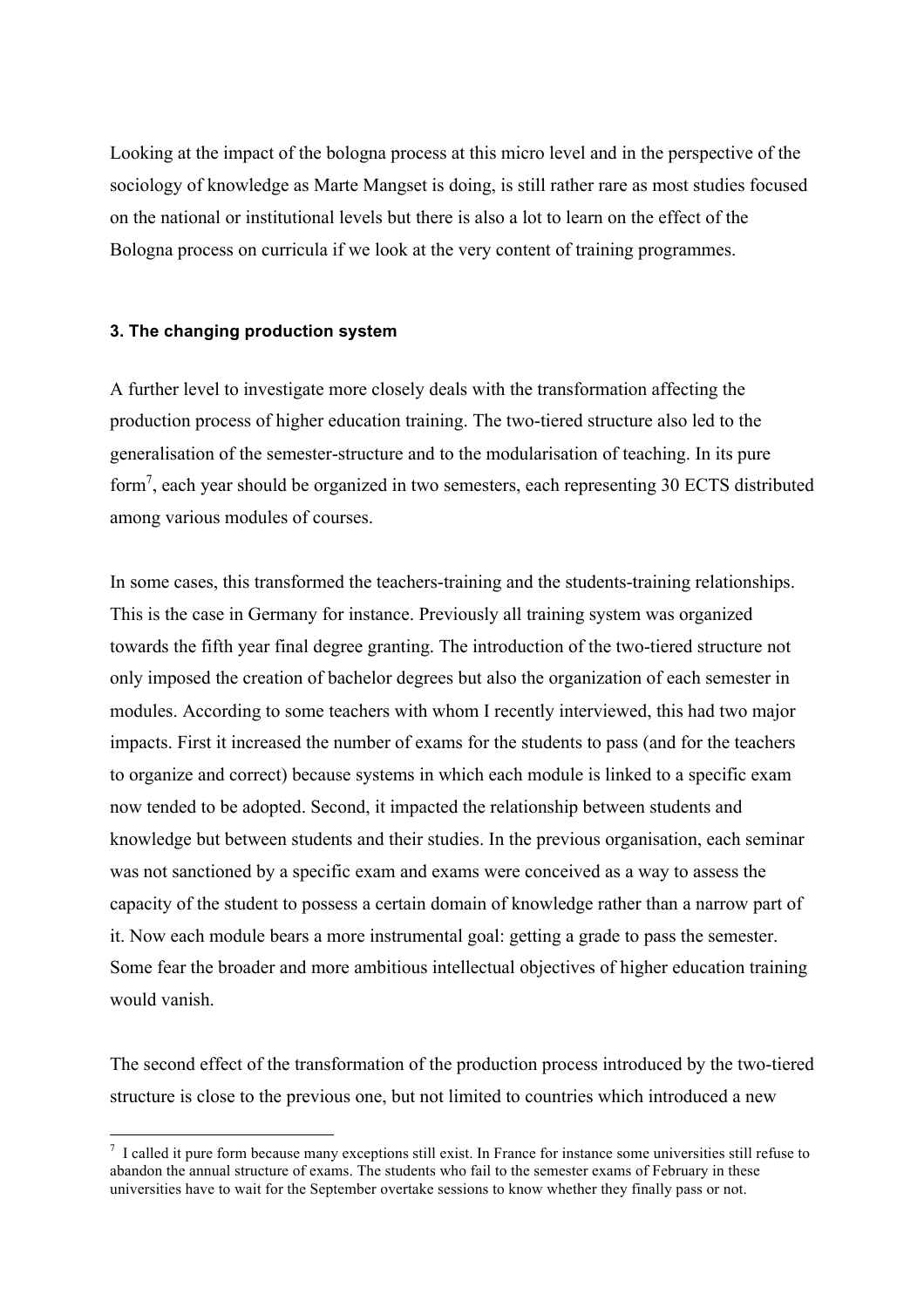degree. It concerns the individualisation of the student trajectories. The modularisation, the development of optional classes, the potential mobility which can be led from one semester to another, the emphasis put on the construction of "made to order" path for each student are expected to impact on the relationships among the students themselves and on their socialisation to their university life.

A third impact of the introduction of the two-tiered structure deals with its consequence of the transformed system of production on academic work. In France for instance, the year was already organized in two semesters but the exams were organized on a yearly basis. Now, each semester finishes with a "final" exam which has to be passed by the students in order to be allowed to attend the next semester. It first increased the work load of the teachers: they for instance have to organise two overtake sessions instead of one in the previous system: one takes place at the end of the first semester and another at the end of the second. The time needed each semester for the exam session, the correction of the copies and the overtake session reduced the number of weeks during which classes can be given. In order to face this problem, some universities began their classes earlier in the year, thus reducing the time during which academics do not have teaching duties and may lead research activities.

#### **Conclusion**

Two main conclusions have been developed in this paper. First I looked at the explanations which have been proposed in order to understand why the two-tiered structure proposed by the Bologna process led to more comparable but still not similar study structure in the signing countries, despite their overwhelming adoption of the two cycles.

But in a second time, I suggested that one should not limit the assessment of the new study structure to this first perspective and that its impact on the curricula on the one hand and on the training production process on the other should also be looked at. Two main conclusions can be drawn from this shift in focus.

First, the introduction of the two tiered structures is much more than a formal transformation. It o impacted the content of the curricula and further investigations should be led on these effects. Moreover, the way it affected the training production system is modifying the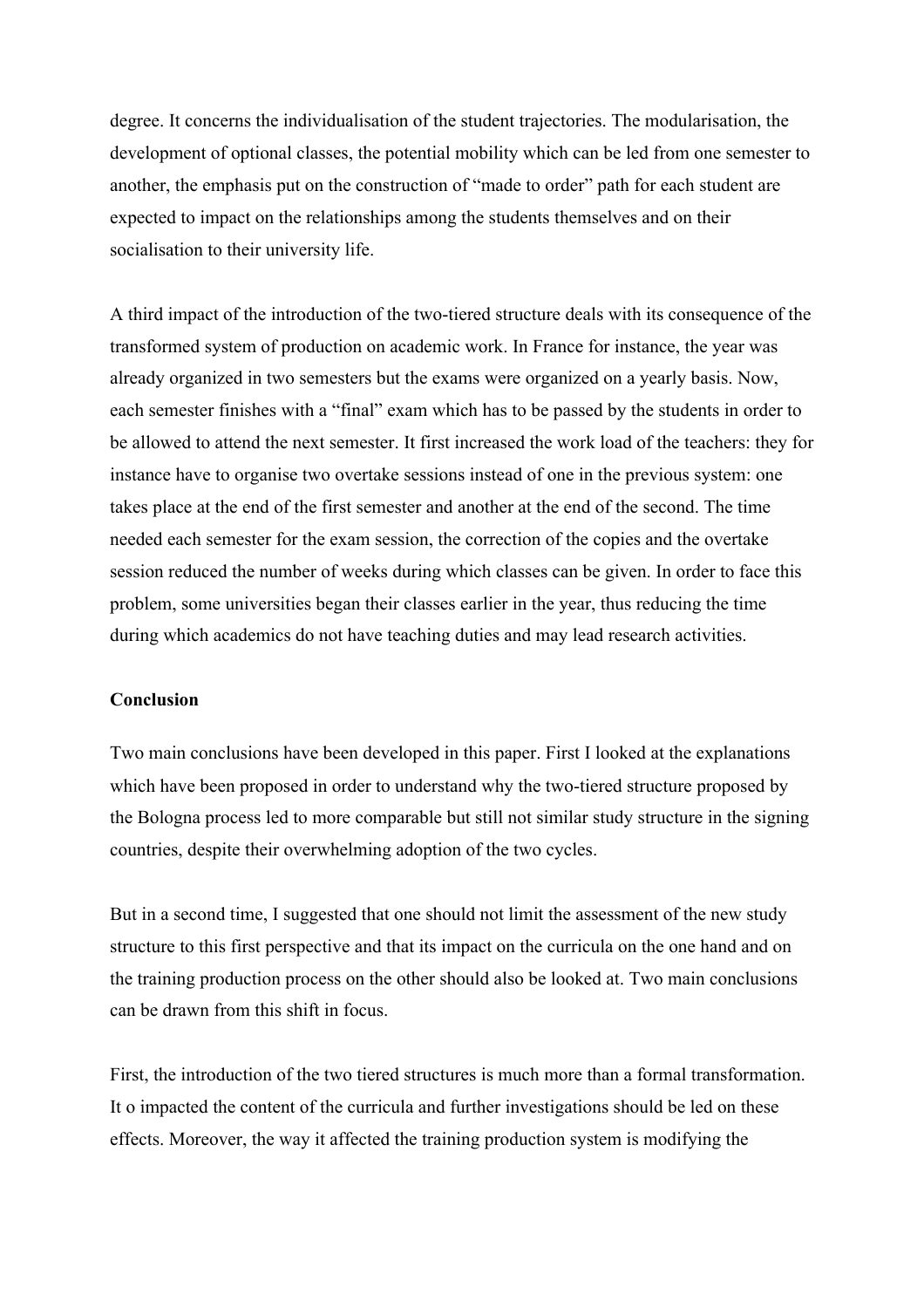relationships of the students to their studies. We also miss research looking at this specifying aspect.

Second, these other levels of change seem to contribute to the diversity of the ways by which the bachelor / master scheme is implemented. European higher education systems are still far away from the convergence and standardization some expected from (but others feared about) the Bologna process.

#### **References**

Alesi, Bettina, Bürger, Sandra, Kehm, Barbara and Teichler, Ulrich: Bachelor and Master Courses in Selected Countries Compared with Germany. Bonn, Berlin: BMBF 2005. Arthur, W. Brian (ed.): Increasing returns and Path Dependence in the Economy. Ann Arbor: University of Michigan Press 1994.

Bologna Process Stocktaking: Report from a working group appointed by the Bologna Follow-up Group to the Ministerial Conference in London. London: Department for education and skills 2007, (http://www.dfes.gov.uk/londonbologna/uploads/documents/6909- BolognaProcessST.pdf).

Börzel, Tanja A. and Risse, Thomas: "When Europe Hits Home: Europeanization and Domestic Change". In European Integration online Papers, 2001, no. 4/15 http://eiop.or.at/eiop/texte/2000-015a.htm.

Gornitzka, Åse: "What is the Use of Bologna in National Reform? The Case of Norwegian Quality Reform in Higher Education.". In: Tomusk, Woldomar (ed.): Creating the European Area of Higher Education: Voices from the Periphery. Dordrecht: Springer, 2006, pp. 19-41. Kehm, Barbara and Teichler Ulrich: "Which Direction for Bachelor and Master Programmes? A Stocktaking of the Bologna Process". In: Tertiary Education and Management, 2006, no. 12/4, pp. 269-282.

Krücken, Georg: "Organizational Fields and Competitive Groups in Higher Education: Some Lessons from the Bachelor / master Reform in Germany, in: management revue". In: Special Issue of Managing Higher Education, no. 2, pp. 187-203.

Krücken, Georg (with Bunzmann, Johanna, Hürter, Lisa, Kandzorra, Maja, Kloke, Katharina, Körnert, Juliana, Ludwig, Steffen, Podolšak Boris, and Prill Yvonne: Hochschulen im Wettbewerb. Eine Untersuchung am Beispiel der Einführung von Bachelor- und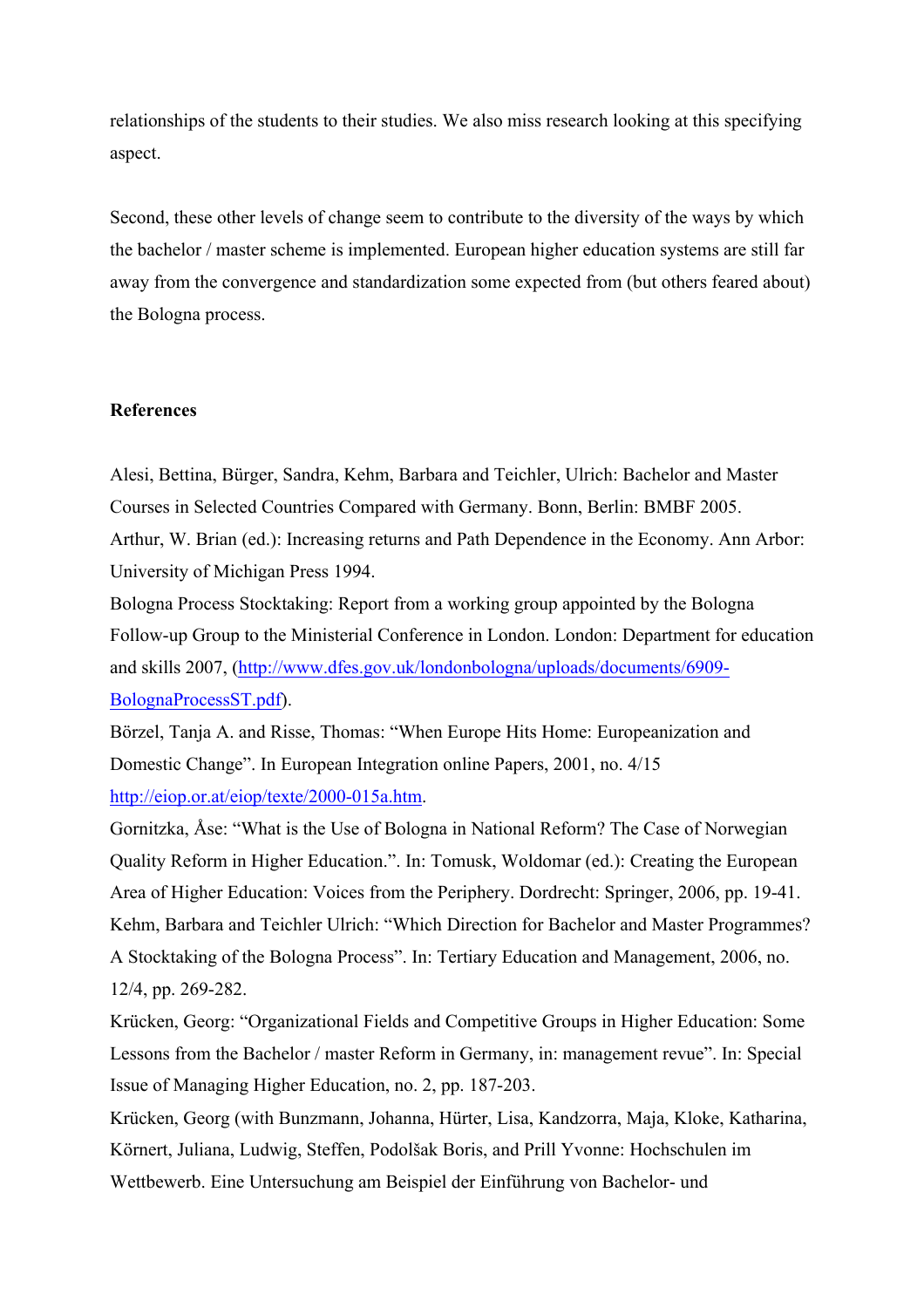Masterstudiengängen an deutschen Universitäten. Report, Bielefeld: Department of Sociology, University of Bielefeld, 2005.

Mangset, Marte (2008): Quand une réforme d'intégration européenne rencontre des pratiques éducatives locales : comment se mélangent-elles ? Une étude comparée de réponses au processus de Bologne dans l'enseignement supérieur britannique, français et norvégien, PhD with a co-direction, Bergen University and Sciences Po, forthcoming 2008.

Michelsen, Sven: "The Bologna Process and University Reform – Change and Continuity in the Norwegian Case". Paper presented at the 22<sup>nd</sup> EGOS Colloquium, The Organizing Society, Bergen, 6–8 July, 2006.

Mignot-Gérard, Stephanie and Musselin, Christine: Chacun cherche son LMD. Monograph, Paris: CSO-ESEN 2006.

Moscati, Roberto: "The Implementation of the Bologna Process in Italy" In: Amaral, Alberto, Maassen, Peter, Musselin, Christine and Neave, Guy (eds.): European Integration and the Governance of Higher Education and Research. The challenges and complexities of an emerging multi-level governance system. Dordrecht: Springer forthcoming in 2008. Musselin, Christine: "The Side-effects of the Bologna Process on national institutional settings". In: Amaral, Alberto, Maassen, Peter, Musselin, Christine and Neave, Guy (eds.): European Integration and the Governance of Higher Education and Research. The challenges and complexities of an emerging multi-level governance system. Dordrecht: Springer forthcoming in 2008.

Ravinet, Pauline: La genèse et l'institutionnalisation du processus de Bologne. PhD in Sociology, Paris: University of Sciences Po 2007.

Reichert, Sybille and Tauch Christian: Trends IV: European Universities Implementing Bologna. EUA, Socrates, DG Education and Culture 2005.

Risse, Thomas, Cowles, Maria Green and Caporaso, James: "Europeanization and Domestic Change: Introduction". In: Caporaso, James, Risse, Thomas and Cowles, Maria Green (eds.): Transforming Europe. Europeanization and Domestic Change. Ithaca: Cornell University Press, 2001 pp. 1-20.

Teichler, Ulrich: "Bachelor-Studiengänge und Abschlüsse in Europa. Chancen und Probleme". In: Forschung und Lehre, 2001, no. 8/9, pp. 477-479.

Veiga, Amelia and Amaral, Alberto: "Reverberations of Open Method of Coordination in stocktaking – a case of European governance". In: Amaral, Alberto, Maassen, Peter, Musselin, Christine and Neave, Guy (eds.): European Integration and the Governance of